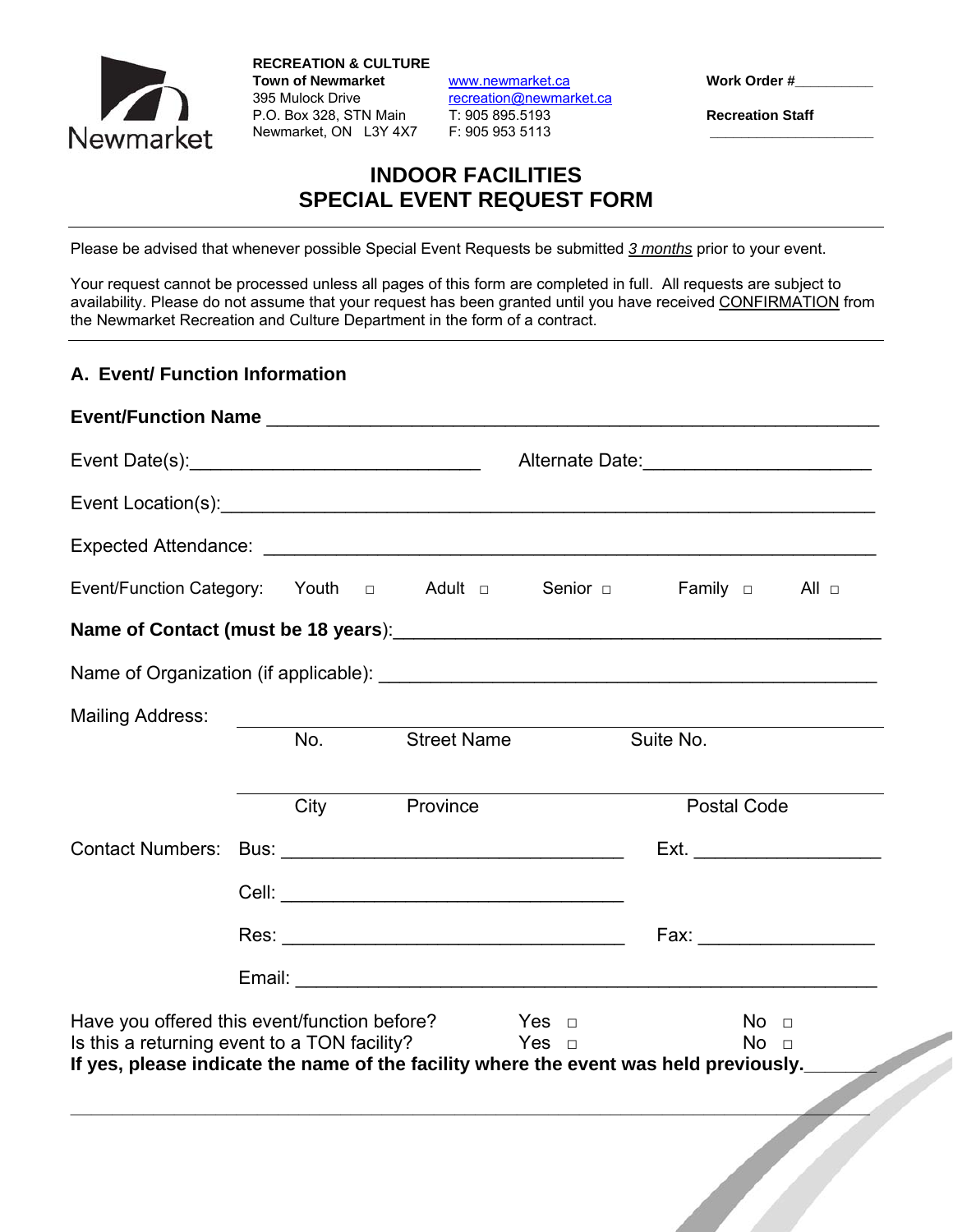#### **B. Applicant Information**

| Organizations please answer the following:                                   |                 |  |
|------------------------------------------------------------------------------|-----------------|--|
| 1. Is your group a Charitable Organization?                                  | No <sub>1</sub> |  |
| If yes, does it have a Charitable Donation Number?                           |                 |  |
| 2. Is your group a Non-Profit Organization?<br>If yes, please provide proof. | No <sub>1</sub> |  |

### **C. Event/Function Overview**

Please provide an outline of the activity you plan to present (include agendas and/or flyers that may be in place for your event)

## **D. Event/Function Location & Dates**

| <b>Event/Function Dates</b>                           |                            | <b>Time(s) Required</b> |                                |    |                              |                |
|-------------------------------------------------------|----------------------------|-------------------------|--------------------------------|----|------------------------------|----------------|
| <b>Event/Function set-up to begin:</b>                |                            | Date: (mm/dd/yy)        |                                |    |                              |                |
|                                                       |                            |                         |                                | at | Am                           | P <sub>m</sub> |
|                                                       | <b>Event Hours</b><br>Date |                         | <b>Facility Required From:</b> |    | <b>Facility Required To:</b> |                |
| $\mathbf{1}$ .                                        |                            |                         | Am                             | Pm | Am                           | Pm             |
| 2.                                                    |                            |                         | Am                             | Pm | Am                           | Pm             |
| 3.                                                    |                            |                         | Am                             | Pm | Am                           | Pm             |
|                                                       |                            |                         |                                |    |                              |                |
| <b>Event/Function clean-up to be</b><br>completed by: |                            | Date: (mm/dd/yy)        | at                             | Am | P <sub>m</sub>               |                |

## **E. Food, Alcohol and Goods/Merchandise**

| 1. Will Goods and/or Merchandise be sold?                                   | Yes  | No     |
|-----------------------------------------------------------------------------|------|--------|
| 2. Will Goods and/or Merchandise be given away?                             | Yes  | No     |
| 3. Food and/or Non-Alcoholic Beverages                                      |      |        |
| a) Will there be food and/or non-alcoholic beverages at your event/function | Yes  | No     |
| b) If yes, will they be sold or served?                                     | Sold | Served |
| 4. Food and Alcoholic Beverages                                             |      |        |
| a) Will there be food and alcoholic beverages at your event/function?       | Yes  | No     |
| b) If yes, will they be sold or served?                                     | Sold | Served |

**Please be advised that you are required to follow the Public Health Guidelines, Municipal Alcohol Policy and Special Occasion Permit if your event/function is serving/selling alcohol, food and/or non-alcoholic beverages.**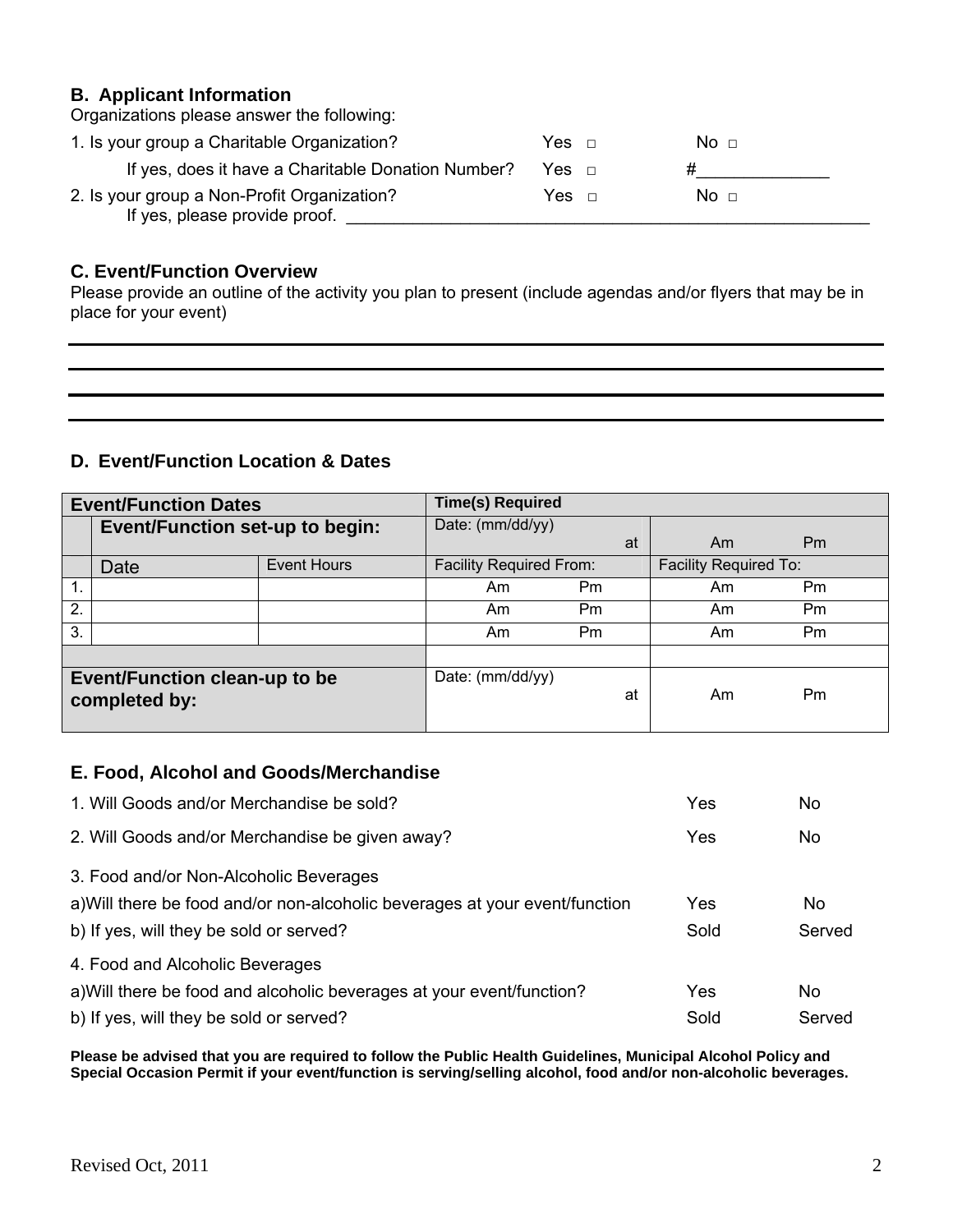### **G. Animals**

| 1. Will your event include animals?         | Yes | No. |
|---------------------------------------------|-----|-----|
| 2. Will your event have a petting zoo?      | Yes | No. |
| 3. Will your event have performing animals? | Yes | No. |

**Please be advised that you are required to fill out the Animal Exemption Form and once approved, fill out the Animals in Facilities Checklist for approval.** 

#### **H. Site Plan/ Floor Plan**

Please provide a detailed site plan of your event/function

### **I. Additional Equipment/Services Required**

#### **\*\*Please Note: Charges may apply for extra services/equipment requested. Additional equipment is subject to first come, first serve basis and may not be available for your event. Also, please note that all facilities are smoke free.**

| <b>General</b>                                 |            |           |                                                                                                                                                                                                                                                                                                                 |  |
|------------------------------------------------|------------|-----------|-----------------------------------------------------------------------------------------------------------------------------------------------------------------------------------------------------------------------------------------------------------------------------------------------------------------|--|
| 1. Do you require round tables?                | Yes        | No        |                                                                                                                                                                                                                                                                                                                 |  |
| (CC, OTH and Seniors Meeting Place only)       |            |           |                                                                                                                                                                                                                                                                                                                 |  |
| 2. Do you require rectangular tables?          | Yes        | No        | How many?                                                                                                                                                                                                                                                                                                       |  |
| 3. Do you require chairs?                      | <b>Yes</b> | No        | How many?                                                                                                                                                                                                                                                                                                       |  |
| 4. Do you require staging?                     | Yes        | No        |                                                                                                                                                                                                                                                                                                                 |  |
| 5. Do you require a Microphone?                | Yes        | No        | How many?                                                                                                                                                                                                                                                                                                       |  |
| 6. Do you require a podium?                    | Yes        | <b>No</b> |                                                                                                                                                                                                                                                                                                                 |  |
| 7. Do you require use of the Town's            |            |           |                                                                                                                                                                                                                                                                                                                 |  |
| sound system?                                  | Yes        | <b>No</b> |                                                                                                                                                                                                                                                                                                                 |  |
| 8. Do you require kitchen facilities?          | Yes        | No        |                                                                                                                                                                                                                                                                                                                 |  |
| 9. Do you require extra garbage cans?          | Yes        | No        |                                                                                                                                                                                                                                                                                                                 |  |
| 10. Do you require extra green bins?           | Yes        | No        | How many? $\frac{1}{2}$ $\frac{1}{2}$ $\frac{1}{2}$ $\frac{1}{2}$ $\frac{1}{2}$ $\frac{1}{2}$ $\frac{1}{2}$ $\frac{1}{2}$ $\frac{1}{2}$ $\frac{1}{2}$ $\frac{1}{2}$ $\frac{1}{2}$ $\frac{1}{2}$ $\frac{1}{2}$ $\frac{1}{2}$ $\frac{1}{2}$ $\frac{1}{2}$ $\frac{1}{2}$ $\frac{1}{2}$ $\frac{1}{2}$ $\frac{1}{2}$ |  |
| 11. Do you require extra blue bins?            | Yes        | No        | How many? ___________________                                                                                                                                                                                                                                                                                   |  |
| 12. Do you require stanchions?                 | Yes        | No        | How many?                                                                                                                                                                                                                                                                                                       |  |
| 13. Do you require pylons?                     | Yes        | No        | How many? $\frac{1}{2}$ $\frac{1}{2}$ $\frac{1}{2}$ $\frac{1}{2}$ $\frac{1}{2}$ $\frac{1}{2}$ $\frac{1}{2}$ $\frac{1}{2}$ $\frac{1}{2}$ $\frac{1}{2}$ $\frac{1}{2}$ $\frac{1}{2}$ $\frac{1}{2}$ $\frac{1}{2}$ $\frac{1}{2}$ $\frac{1}{2}$ $\frac{1}{2}$ $\frac{1}{2}$ $\frac{1}{2}$ $\frac{1}{2}$ $\frac{1}{2}$ |  |
| <b>Arena Specific</b>                          |            |           |                                                                                                                                                                                                                                                                                                                 |  |
| 1. Do you require floor boards to be laid?     | Yes        | No        |                                                                                                                                                                                                                                                                                                                 |  |
| 2. Do you require arena glass to be removed?   | Yes        | No        |                                                                                                                                                                                                                                                                                                                 |  |
| 3. Will a forklift driver be onsite?           | Yes        | No        |                                                                                                                                                                                                                                                                                                                 |  |
| If yes, what company?                          |            |           |                                                                                                                                                                                                                                                                                                                 |  |
| 4. Do you require arena safety netting raised? | Yes        | No        |                                                                                                                                                                                                                                                                                                                 |  |
| 5. Do you require extra hockey nets?           | Yes        | No        |                                                                                                                                                                                                                                                                                                                 |  |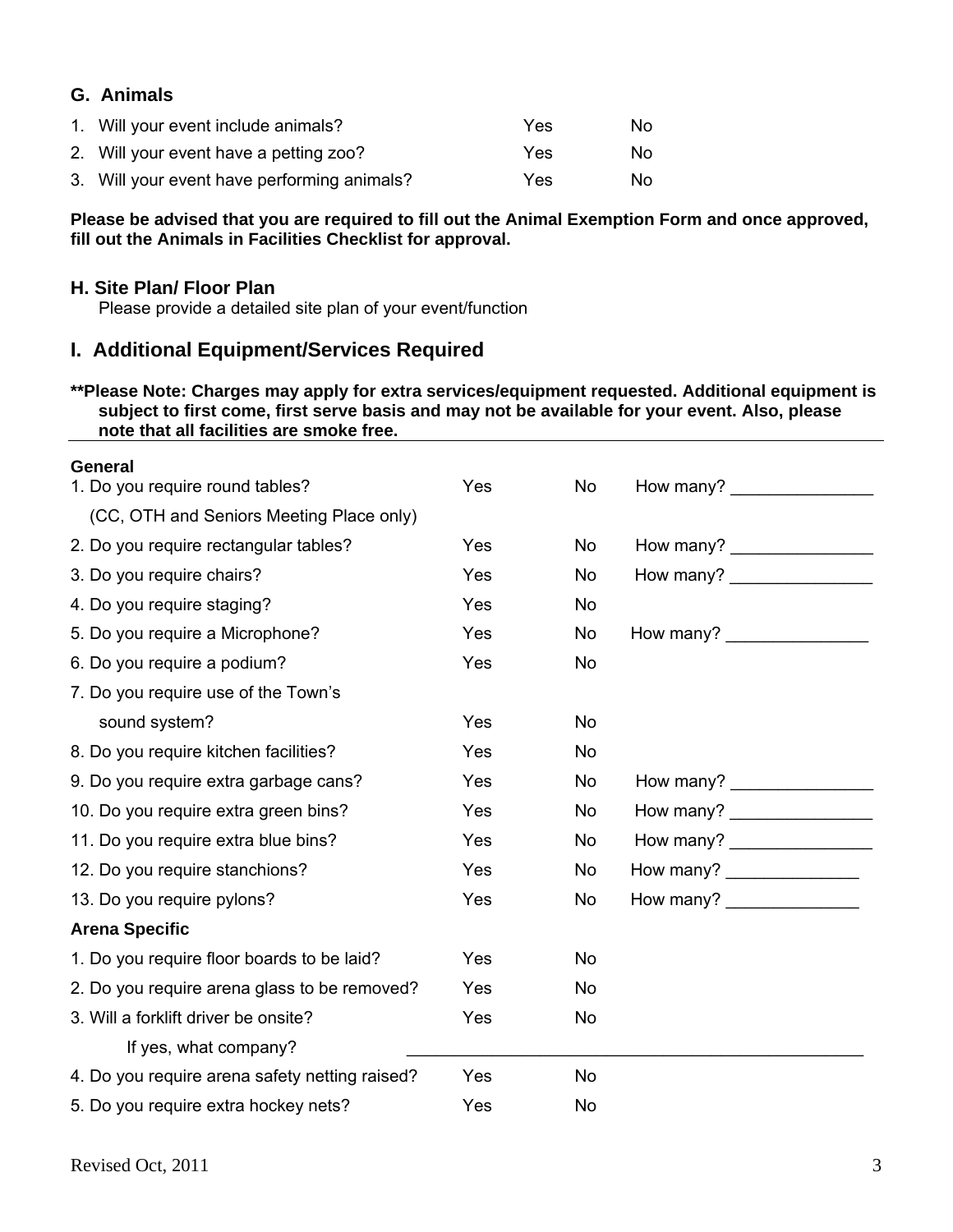| 6. Do you require use of the score clock?                                                                                                                                                                  | Yes              | No       |             |          |  |  |  |
|------------------------------------------------------------------------------------------------------------------------------------------------------------------------------------------------------------|------------------|----------|-------------|----------|--|--|--|
| <b>Magna Centre Gym</b>                                                                                                                                                                                    |                  |          |             |          |  |  |  |
| 1. Do you require the tarp (floor covering)?                                                                                                                                                               |                  | Yes      | <b>No</b>   |          |  |  |  |
| J. Ticket Sales (**Additional fees apply)                                                                                                                                                                  |                  |          |             |          |  |  |  |
| a) Will you be selling tickets for your event?                                                                                                                                                             |                  | Yes      | No          |          |  |  |  |
| b) Do you want the Town of Newmarket to handle your ticket sales?                                                                                                                                          |                  | Yes      | No          |          |  |  |  |
| K. Installation of Structures (i.e.: bouncing castles, etc)                                                                                                                                                |                  |          |             |          |  |  |  |
| a) Do you plan to erect any other structure(s) in the facility?                                                                                                                                            |                  | Yes      | No          |          |  |  |  |
| b) If yes, please specify for what purpose:                                                                                                                                                                |                  |          |             |          |  |  |  |
|                                                                                                                                                                                                            |                  |          |             |          |  |  |  |
| <b>L. Electrical Access</b><br>a) Will you require access to electrical power?                                                                                                                             |                  | Yes      | No          |          |  |  |  |
|                                                                                                                                                                                                            |                  |          |             |          |  |  |  |
|                                                                                                                                                                                                            |                  |          |             |          |  |  |  |
| If an electrician is coming for the setup/take down of your event. You are required to have an ESA<br>inspection.<br>(Please be advised that electrical access is subject to availability in the facility) |                  |          |             |          |  |  |  |
| M. Sound Amplification (additional fee for SOCAN)<br>a) Do you plan to use any device or mechanism to amplify sound?                                                                                       |                  | Yes      | No          |          |  |  |  |
| b) If yes, please specify for what purpose:                                                                                                                                                                |                  |          |             |          |  |  |  |
|                                                                                                                                                                                                            |                  |          |             |          |  |  |  |
| c) If amplification is for musical purposes, please specify what type of music: (i.e.: live, recorded, etc.) (The<br>maximum decibel level for amplified sound/music is 85)                                |                  |          |             |          |  |  |  |
| Sound Speakers to be used: Number ____________                                                                                                                                                             |                  |          |             |          |  |  |  |
| Date(s) of Usage                                                                                                                                                                                           | Time(s) of Usage |          |             |          |  |  |  |
| From: (mm/dd/yy)<br>To: (mm/dd/yy)                                                                                                                                                                         | From: (hh:mm)    |          | To: (hh:mm) |          |  |  |  |
|                                                                                                                                                                                                            | Am<br>Am         | Pm<br>Pm | Am<br>Am    | Pm<br>Pm |  |  |  |
| $\frac{1}{2}$ .<br>$\frac{2}{3}$ .                                                                                                                                                                         | Am               | Pm       | Am          | Pm       |  |  |  |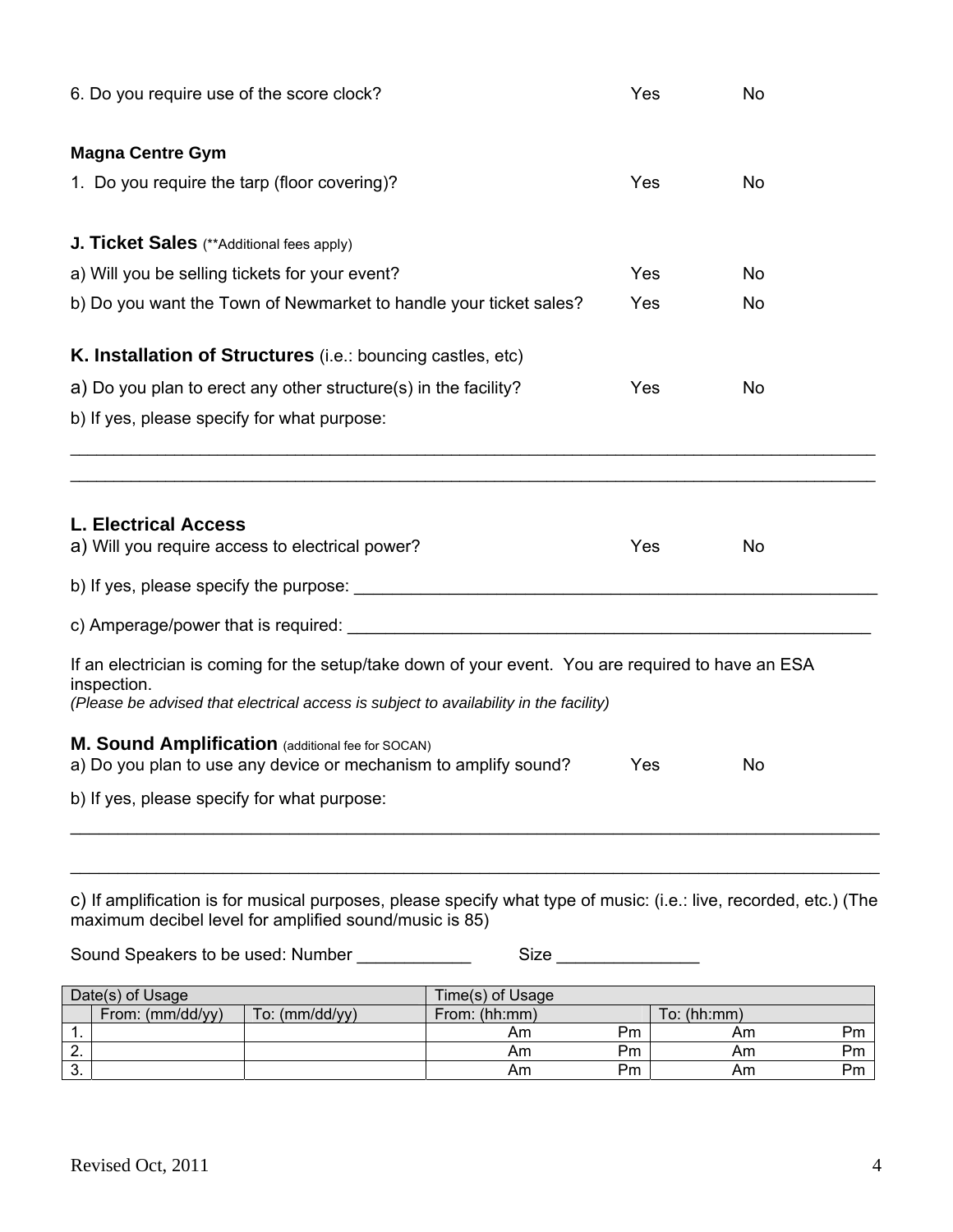#### **N. Parking Lot Closures**

| a) Will you require parking lot closures?                                                                         | Yes | No |
|-------------------------------------------------------------------------------------------------------------------|-----|----|
| b) If yes, please specify area of parking lot(s):                                                                 |     |    |
| c) Parking Lot Closure Date: We have a series of the contract of the contract of the contract of the contract o   |     |    |
| Time Closed: <u>________________________</u>                                                                      |     |    |
| <b>O. Vending at Facilities</b> (extra fee per table)<br>Will there be vendor tables set up?<br>If yes, how many? | Yes | No |

**Please note that some events will require police or security to be present. The Town of Newmarket does not provide this service.** 

*Please be advised that your event should not be advertised until APPROVAL has been granted by the Newmarket Recreation and Culture Department* 

**\_\_\_\_\_\_\_\_\_\_\_\_\_\_\_\_\_\_\_\_\_\_\_\_\_\_\_\_\_\_\_\_\_\_\_\_\_\_ \_\_\_\_\_\_\_\_\_\_\_\_\_\_\_\_\_\_\_\_\_\_\_\_\_\_\_\_\_** 

**Applicant Signature Date Date**